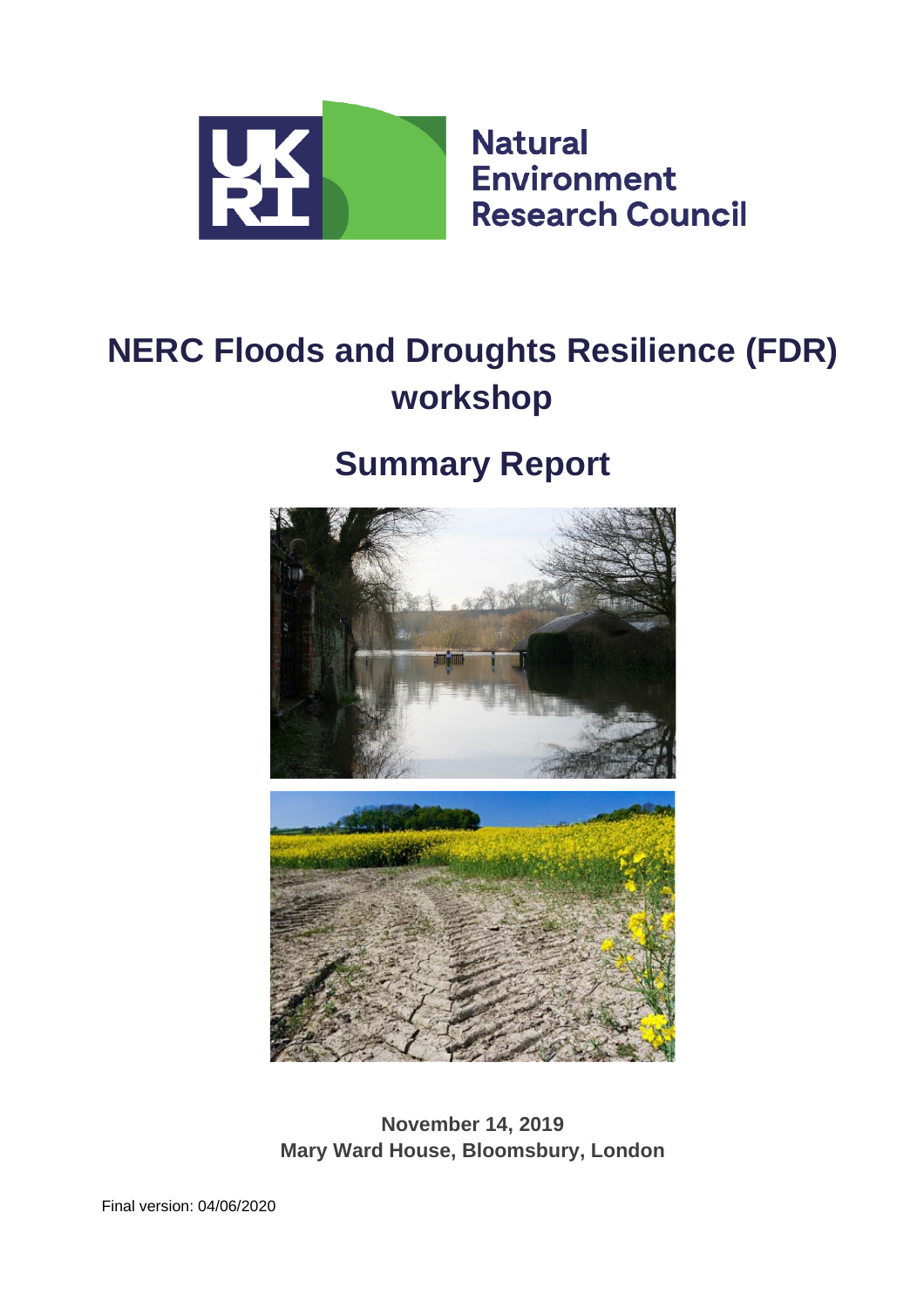# Executive Summary

Flood and drought events can have devastating human consequences, including disruption to economy, food security, damage to infrastructure, and threat to human health and life. To address this emerging risk, NERC is developing a case for a large capital investment to fund the establishment of a UK network of digitally connected data hubs and sensors in river catchments to give near-real-time data that would be transformative for researchers, end users, and policymakers. A workshop was held on 14 November 2019 to discuss the major knowledge gaps in catchment hydrology and to determine how significant capital investments could be best utilised to provide data required to improve understanding of floods and droughts. Fifteen delegates from organisations across the UK were selected to attend from an open call. In summary, the key recommendations from the FDR workshop are:

- a scoping exercise of approximately 12 months should be undertaken to recognise and analyse gaps in knowledge prior to any large spending commitment;
- any large-scale FDR project should include the development of near-real-time monitoring systems across several nested catchments with a view to allow for scalable interrogation of hydrological changes across different catchment types;
- selected catchment sites should utilise and leverage existing infrastructure where possible, with findings being easily and freely accessible for all.

The detailed recommendations obtained from this community workshop are highlighted in this summary report.

**NERC Capital Team:** [capitalrequirements@nerc.ukri.org.](mailto:capitalrequirements@nerc.ukri.org)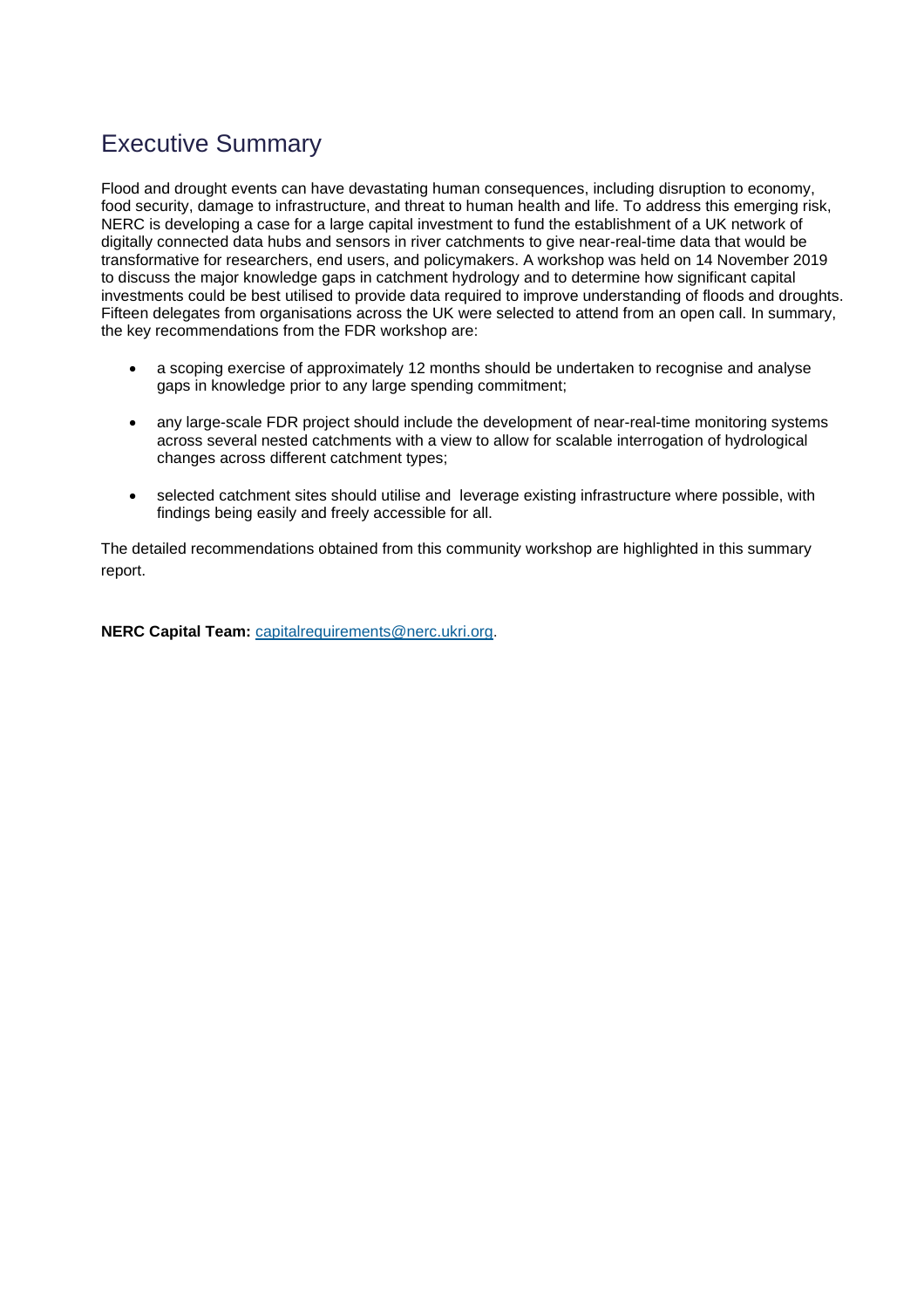# Contents

| Acronym    | ∣ Details                             |
|------------|---------------------------------------|
| FDR.       | <b>Floods and Droughts Resilience</b> |
| COS        | <b>Catchment Observing Systems</b>    |
| <b>FOI</b> | <b>Expression of Interest</b>         |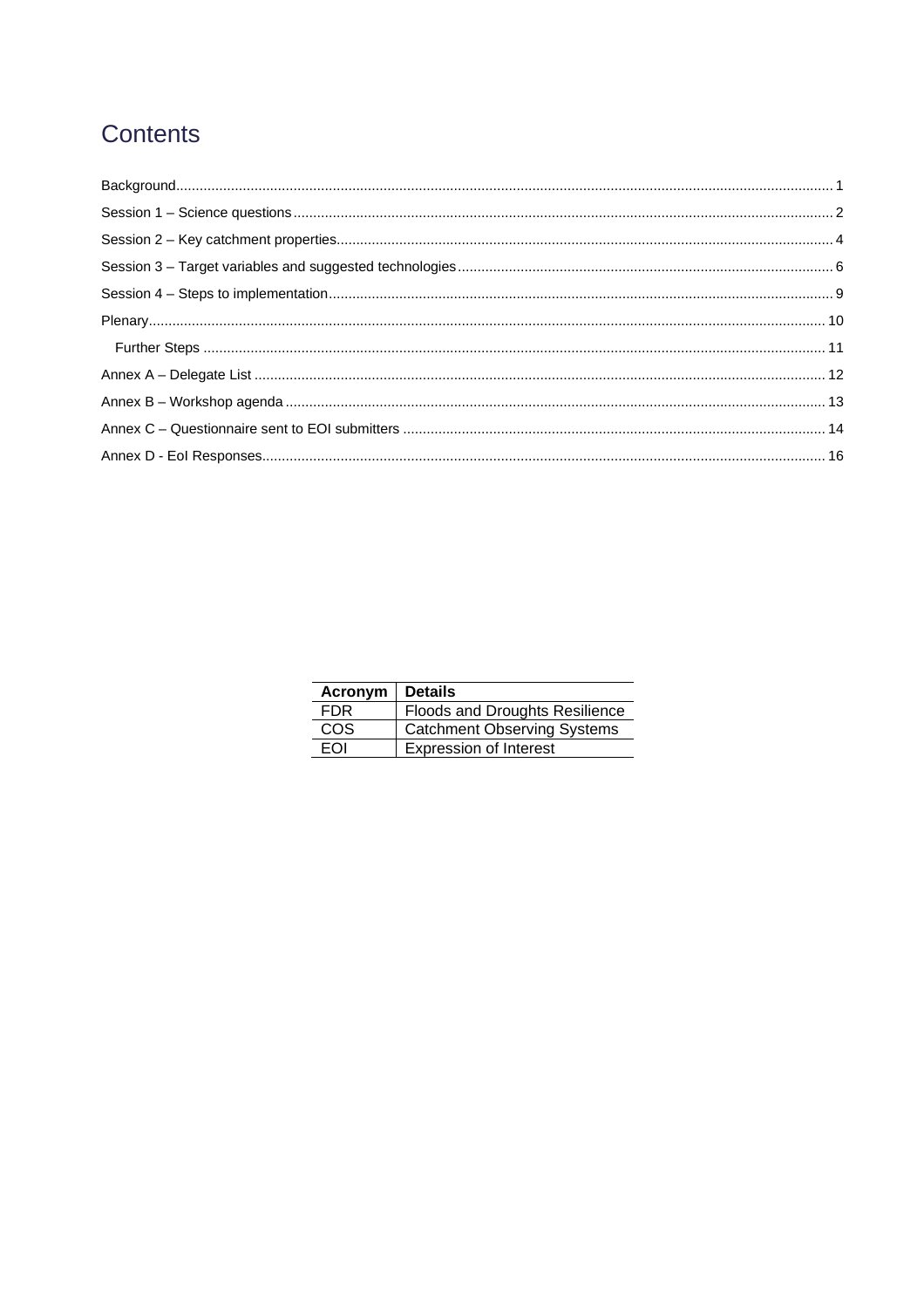# <span id="page-3-0"></span>**Background**

NERC held a Floods and Droughts Resilience (FDR) workshop on Thursday 14 November 2019 at Mary Ward House in London.

NERC's FDR programme is a proposed large capital investment to increase the UK's resilience to floods and droughts by constructing a digitally connected and network of sensors, observatories and research facilities to provide vital research data and allow near-real-time decision making. This capital investment could include also: a test-bed platform, a dedicated data hub, and rapidly-deployable mobile monitoring capability. In 2017, NERC began scoping after a recommendation from NERC's Joint Capital Advisory Group. NERC carried out two workshops (then named "Catchment Observing Systems"; COS) in November 2018 and 2019 and is currently developing a case for investment.

FDR was highlighted in the UKRI Infrastructure Report (The UK's research and innovation infrastructure: [opportunities to grow our capacity\)](https://www.ukri.org/files/infrastructure/the-uks-research-and-innovation-infrastructure-opportunities-to-grow-our-capacity-final-low-res/) as a priority for capital investment. NERC is actively scoping this priority area to ensure that the project delivers transformative and innovative national infrastructure. As such, this workshop specifically aimed to bring together the flood and/or drought resilience community to advise NERC on the prioritisation and implementation of the investment.

The workshop was one day long and involved 15 delegates from organisations across the UK. Delegates were selected based on information supplied in Expression of Interest (EOI) forms they submitted to NERC prior to the workshop. A full list of delegates can be found in Annex A. The workshop was divided into four sessions (Annex B). The workshop built on i) data gathered from previous COS workshops in 2017 and 2018 and ii) the results of a questionnaire (Annex C) sent to all those who submitted an EOI to attend the 2019 FDR workshop. This report outlines the key findings from the workshop.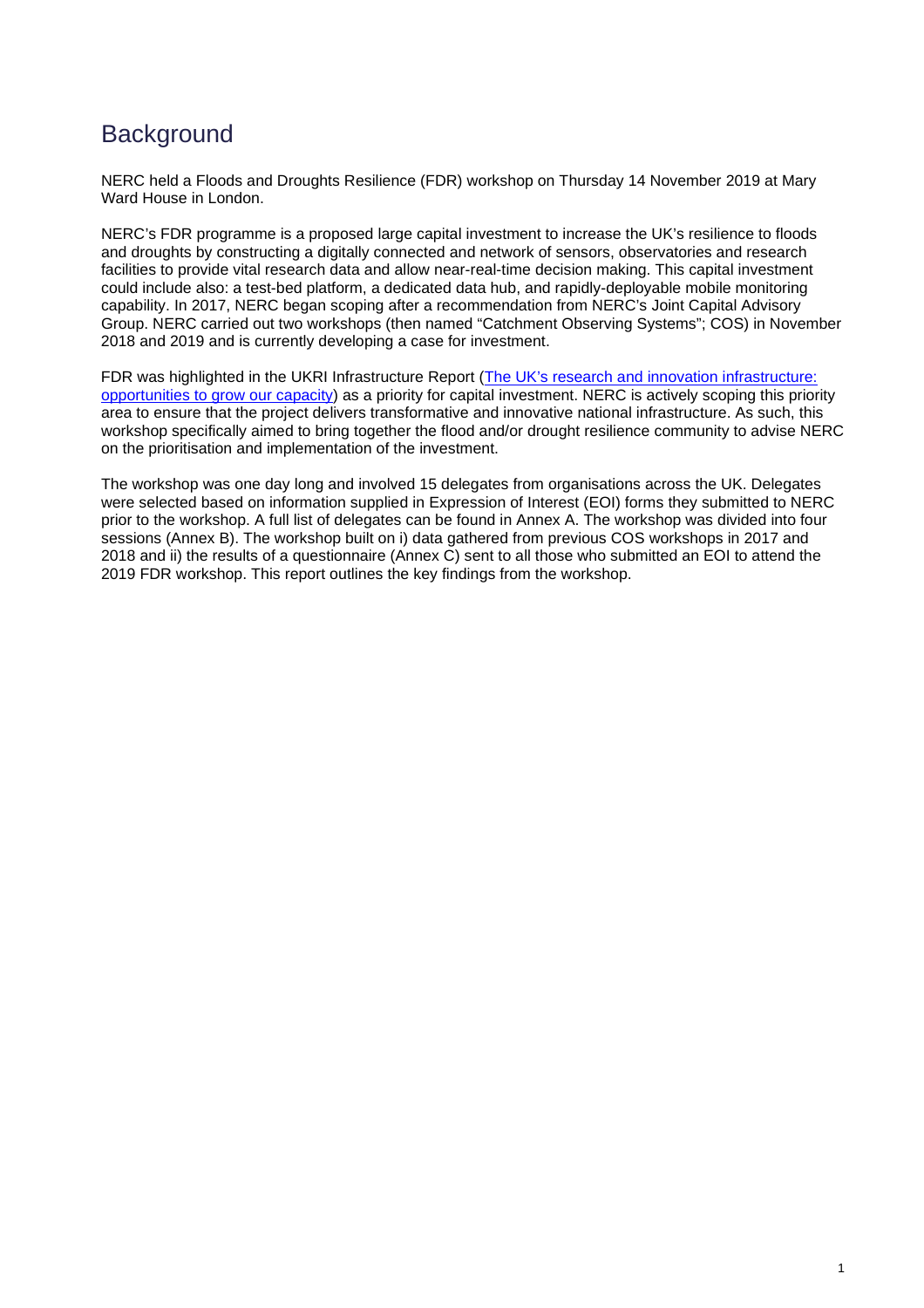# <span id="page-4-0"></span>Session 1 – Science questions

**Headline findings:**

- **1. The focus of research questions should be: firstly to advance scientific understanding of catchment hydrology and secondly to use this transformative knowledge to increase UK resilience to flood and drought events**
- **2. Catchments are independent systems and, as such, extrapolating data findings across multiple catchments remains challenging**
- **3. The term catchment** *processes* **should be prioritised ahead of catchment** *properties*
- **4. Research questions should not rely solely on improving models but also fundamental understanding that underpins these representations**

#### **Background**

A set of three science questions were developed from previous workshop findings. These were considered and discussed by delegates in Session 1 (Figure 1; Annex C) with an aim to gain consensus on a welldefined set of scientific questions for the FDR programme.

**Q1:** Which catchment properties and interactions control the extent, magnitude and duration of floods and droughts and how can this knowledge be used to better understand and predict the impacts of climate change in both the short and long term?

**Q2:** How can measurements / observations be used more effectively to improve catchment process understanding and reduce uncertainty under extreme hydrological conditions?

**Q3:** Can a UK-wide flood, drought and related hazard 'models of everywhere' be developed from multiple catchment observations combined with analytical tools to support future decision making, i.e. forecasting, targeted interventions and incident response and recovery?

**Figure 1: Science questions from Session 1 (developed from previous workshop findings).**

**1. The focus of questions should be: firstly to advance scientific understanding of catchment hydrology and secondly to use this transformative knowledge to increase UK resilience to flood and drought events**

The addition of the word 'resilience' to the previous workshop title (COS) raised a lot of discussion, including whether it would be more beneficial to develop a programme of monitoring / measuring to improve researchers' ability to simulate flood / drought events and therefore better understand the effect of interventions on flood and drought resilience, or whether the focus should be for researchers to develop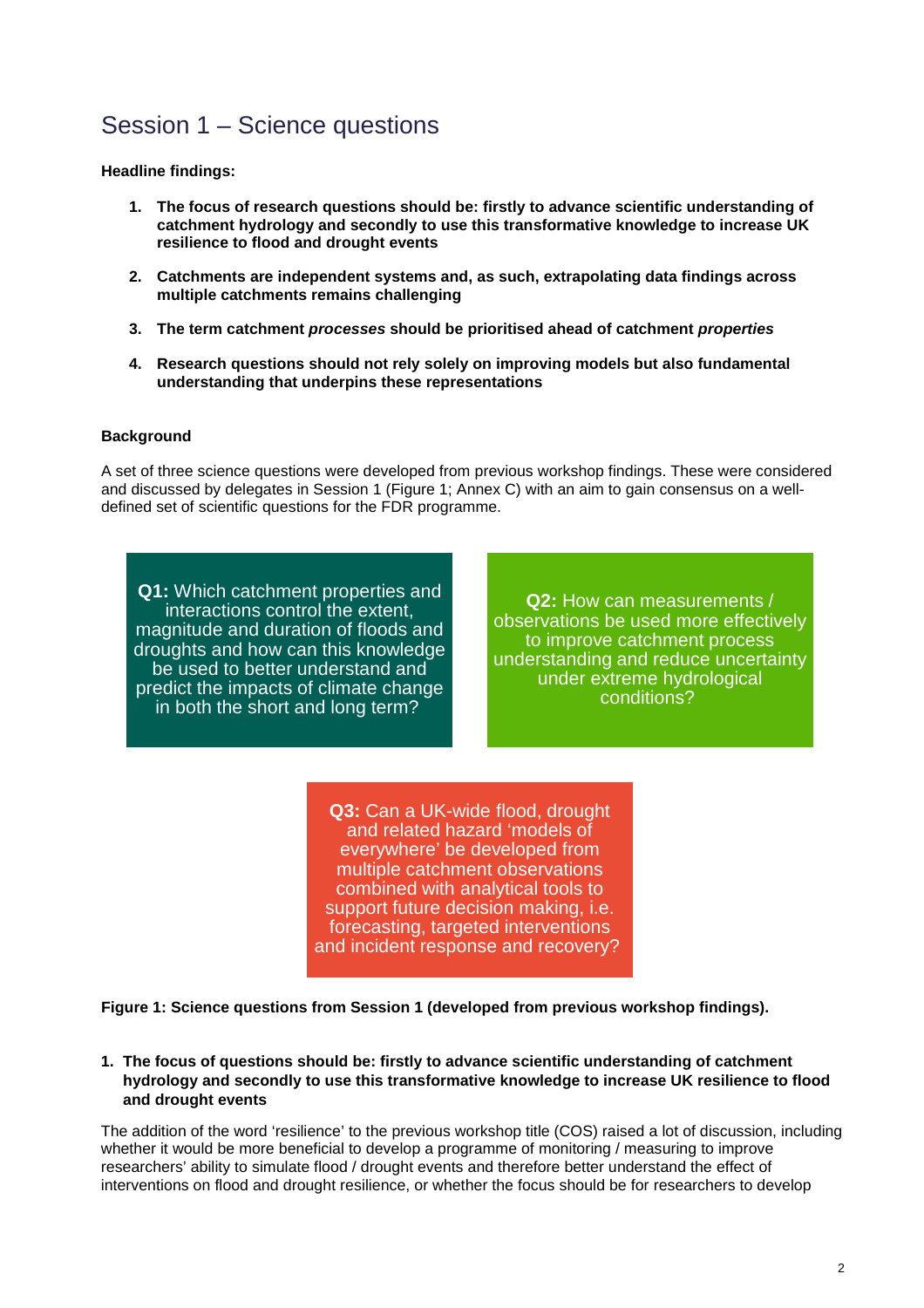greater understanding of hydrological processes, which could allow approaches to be developed and implemented that increase UK resilience to flood and drought events. The consensus was that the latter was preferable. Based on this, it was suggested that there is a need to rephrase question one in order to emphasise the desired scientific outcome from the outset. It was considered that question one focusses on the processes of flood and drought events rather than the impacts despite that fact that the analysis of impacts is crucially important with respect to developing resilience to flood and drought events. Question three was also suggested to be reframed because it is closed and needs to be open and explorative.

#### **2. Catchments are independent systems and, as such, extrapolating data findings across multiple catchments remains challenging**

It was argued that having detailed knowledge of a single catchment may allow for some level of transferability to other, less understood, catchments by aiding the identification of similarities and differences. However, characterising any such transferability is considered challenging. It was also highlighted that single catchment analysis can provide guidance on the minimum level of monitoring required at other locations, and it is a useful starting point for research in understudied catchments. Identifying where knowledge gaps exist was flagged as a priority for any scoping exercise.

It was suggested that existing data and/or infrastructure should be utilised to better identify what knowledge gaps exist. To move forward and resolve these gaps, measurements and observations should be undertaken in a nested (telescopic) approach that can be undertaken across a wide range of spatial scales. There was consensus that such an approach should focus on a network-based analysis. Question two should be reframed to indicate: i) what is known, and ii) how the existing knowledge base can be improved.

### **3. The term catchment** *processes* **should be prioritised ahead of catchment** *properties*

There was consensus that catchment properties are 2D, while catchment processes refer to interactive, 3 / 4D systems and better represents fluxes; the latter is more challenging to capture but would be more novel. Moreover, moving from understanding properties to understanding processes is required for transformational advances in catchment hydrological functioning and response (including flood and drought).

#### **4. Research questions should not rely solely on models improving models but also fundamental understanding that underpins these representations**

The phrase: 'models of everywhere' (question three) was debated; some thought that there needs to be better understanding of the places between the areas measured before developing models of everywhere. There was consensus that development of a framework is preferred and that this should be a priority. It was highlighted that models are considered by many to be a toolbox rather than a solution in themselves and that elements of modelling are frequently applied to data to develop understanding (e.g. data averaging, interpretation).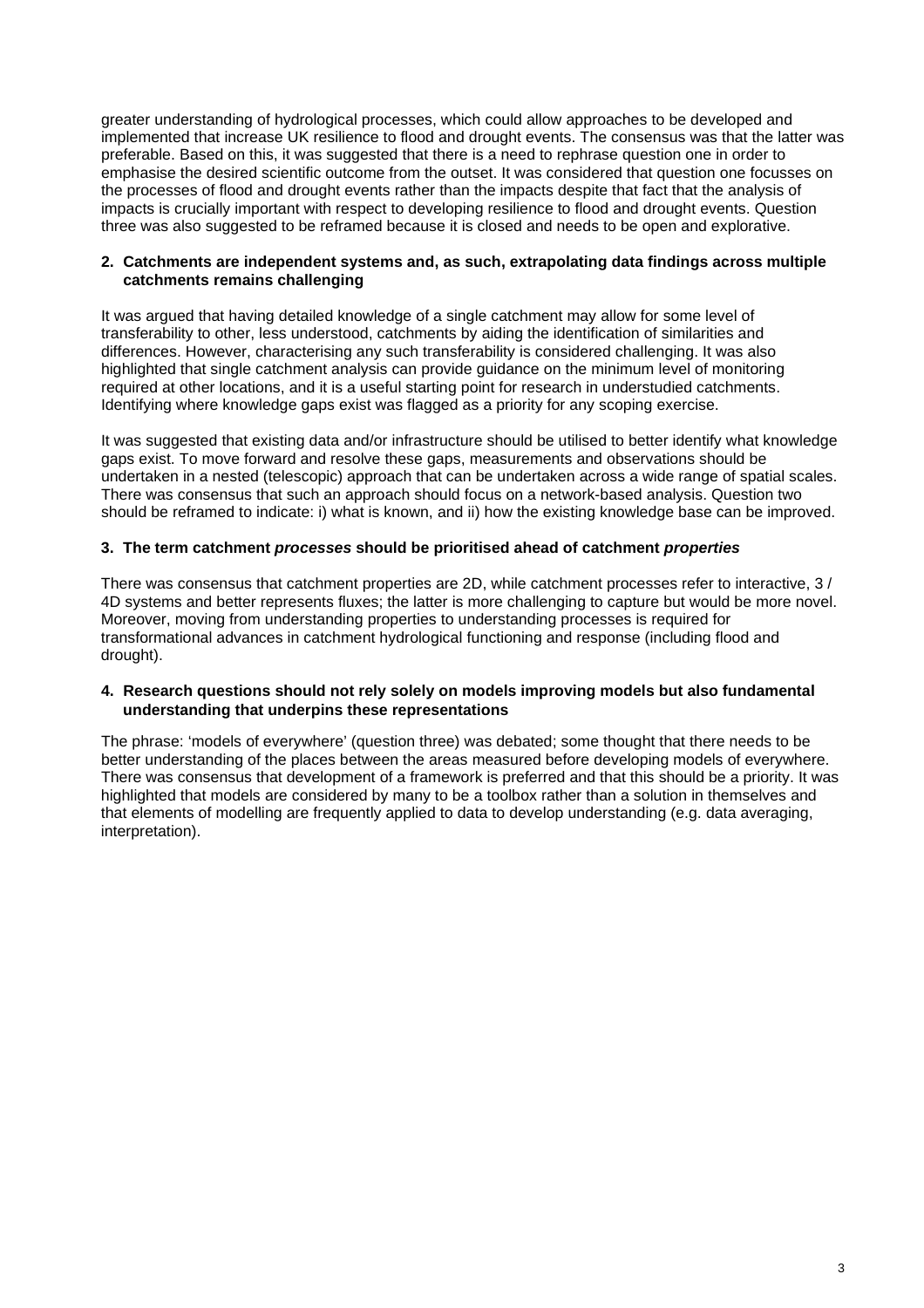# <span id="page-6-0"></span>Session 2 – Key catchment properties

### **Headline findings:**

- **1. Use a small number (possibly 3-4) carefully chosen nested catchments to offer better opportunities for covering the range of catchment properties across the UK**
- **2. Chosen catchments should build on existing hard (e.g. man-made structures) and soft (e.g. using the natural environment) infrastructure where possible**
- **3. The potential benefits of developing rapidly deployable mobile units for use outside of the proposed nested catchments should be explored**
- **4. There should be a thorough scoping exercise carried out to establish what is already in existence and where the gaps in knowledge and infrastructure exist**
- **5. Any scoping exercise should deliver fully costed investment plans**

## **Background**

This session built on work carried out in previous scoping activities. Several catchment types and properties had been identified previously and in preparation for the workshop, delegates were asked to consider the list and submit their opinions on their relevant priority for inclusion. The results of the ranking exercise (presented in Table 1) were available for discussion during Session 2.

|                | Rank Rank (median)                                                              |
|----------------|---------------------------------------------------------------------------------|
|                | Urban dominated - culverted, small tributaries, water quality problems, pluvial |
|                | flooding, storm water flooding                                                  |
| 2              | Groundwater dominated - agricultural, lowland, irrigated, peri-urban areas      |
|                | Intensively managed landscapes, for example water quality impacts of            |
|                | agriculture                                                                     |
| $\overline{4}$ | Upland, peat dominated - steep sloped, forestry, flood-prone, urban areas       |
| $= 5$          | Estuarine - storm surge, waves, fluvial flood, urban                            |
| $\overline{5}$ | Chalk, groundwater dominated - flooding, drought processes                      |
|                | Hard rock island - drought prone                                                |

**Table 1: Results of ranking exercise carried out by delegates in the pre-workshop questionnaire.**

### **1. Use a small number (possibly 3-4) carefully chosen nested catchments to offer better opportunities for covering the range of catchment properties across the UK**

There was a consensus among the delegates that, instead of trying to instrument individual examples of catchment properties, there should be an attempt to close the water balance over large and multi-variable catchments - these were referred to during the discussion as 'super-catchments'. It was recommended that super-catchments should be chosen to be as representative of the UK geology and geography as possible, including relevant estuarine areas. The group felt that there should be a nested approach to instrumenting these super-catchments, so as to simultaneously provide information on sub-catchments. In addition, the delegates felt this approach would allow for novel and innovative opportunities to fill the knowledge gaps in hydrological process and the water balance, something that all the delegates thought should be a priority. Taking this approach would provide data capture opportunities on hydrological stores and fluxes through a range of connected catchment properties, in a wide variety of land uses, and during varying catchment states. The group highlighted the need for these super-catchments to include a range of gradients, geology, urban/semi-urban and rural spaces, highly regulated landscapes, climate and land uses. It was recognised that instrumentation of these connected super-catchments would need to allow for real-time data capture that supported spatio-temporal analysis.

### **2. Chosen catchments should build on existing hard (e.g. man-made structures) and soft (e.g. using the natural environment) infrastructure where possible**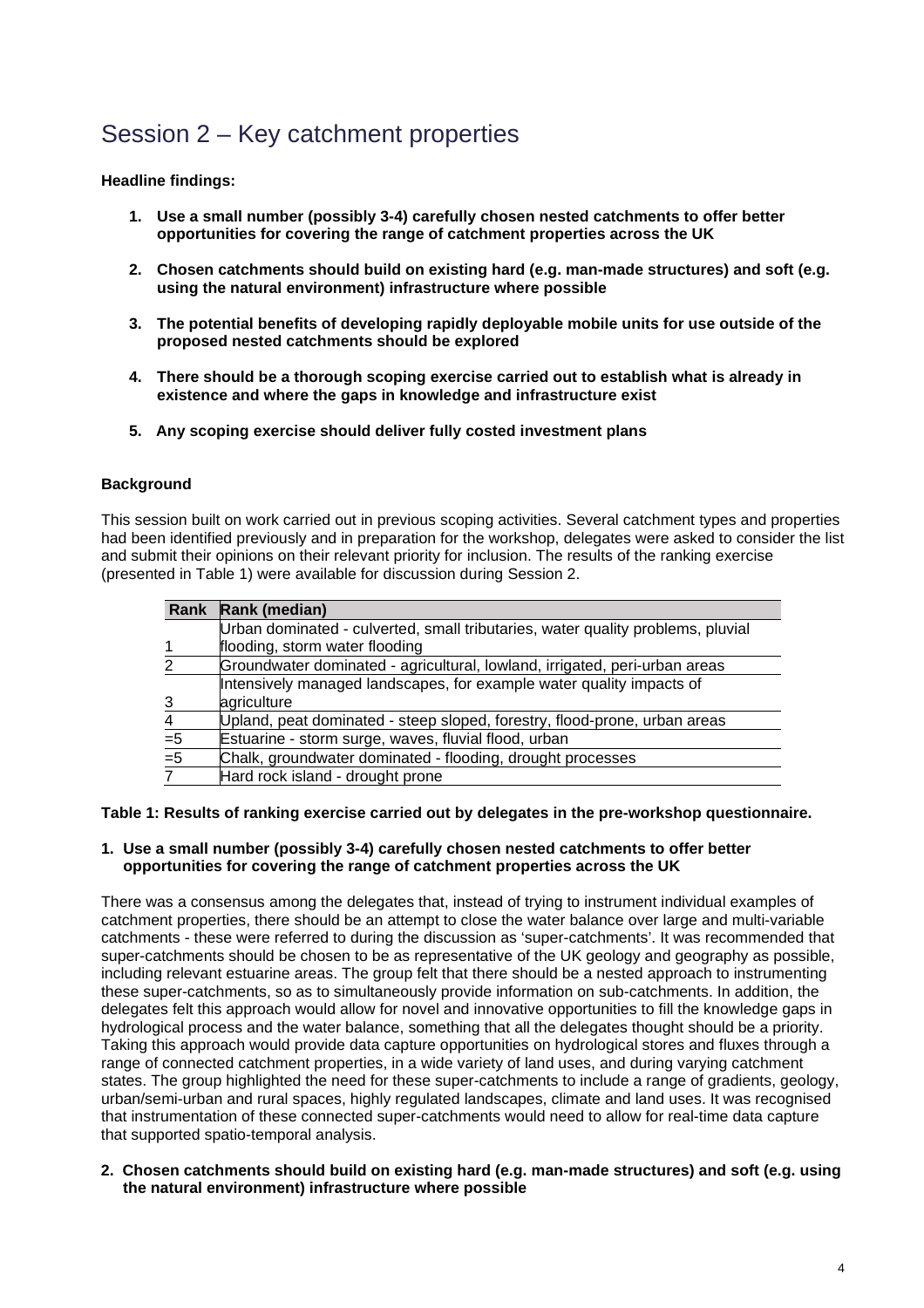Delegates agreed that it was important to build on the existing infrastructure (hard and soft) using a nested approach, but to take care to avoid overlaps and focus on synergy with pre-existing infrastructure and datasets. As well as there already being instrumented catchments in existence, it was noted that there are several data service providers and that thorough exploration of these capabilities could fulfil the requirements of any proposed data hub. Identifying where the gaps are in the current infrastructure provision would allow any proposed development to target those gaps specifically, thus optimising the investment. One particular benefit of such an approach is that it would support the ability to provide a testbed where calibration of prototype approaches could be undertaken.

#### **3. The potential benefits of developing rapidly deployable mobile units for use outside of the proposed nested catchments should be explored**

Delegates discussed the relative merits of developing rapidly deployable mobile units that would complement the super-catchment sites by being able to capture real-time data in areas of interest that fell outside of the range of the infrastructure. One of the benefits identified was the ability to test new technologies (discussed further in Session 3), but it was also recognised that rapidly deployable units could be used to complement the super-catchment sites by facilitating data capture during particular scenarios / conditions of specific interest. Delegates did not take their discussions in this area further than to agree it warranted further investigation as to the relative benefits during a scoping activity.

#### **4. There should be a thorough scoping exercise carried out to establish what is already in existence and where the gaps in knowledge and infrastructure exist**

Throughout the discussion, the delegates felt that significant investigation was required into catchment measurement, observation and data processing, and that this would need to be sought in order to establish what information and infrastructures are currently available before any investment in new infrastructure could take place. It was felt that there should be extensive scoping activities undertaken to establish which catchments are instrumented, what exactly is being measured at each of these catchments (or not), and where the gaps are. The group also recognised that a scoping activity should include the aspects of data handling, management and processing, and look to incorporate complimentary research activities, such as those within the 'Constructing a Digital Environment', for areas of mutual benefit. The outcomes of this scoping activity would then be used to inform the priorities of any super-catchment infrastructure investment.

### **5. Any scoping exercise should deliver fully costed investment plans**

Discussion was held around the topic of using different levels of investment based on the assessment of existing capabilities (e.g. bronze, silver and gold) where bronze represented the use of existing technology in new and novel ways, through to Gold which represented innovative prototype approaches being tested. The number of catchments studied could also be reflected in the different investment options.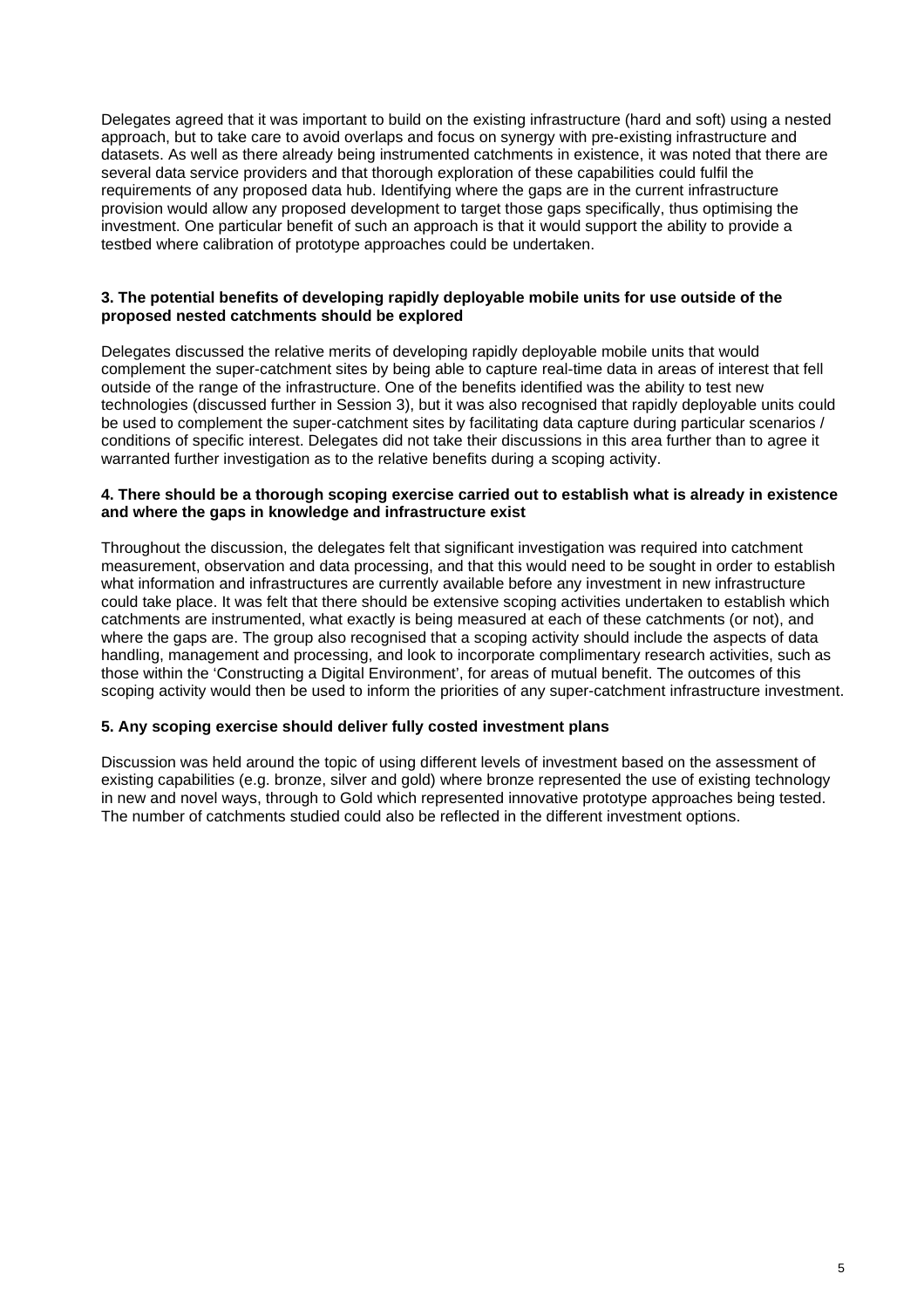# <span id="page-8-0"></span>Session 3 – Target variables and suggested technologies

**Headline findings:**

- **1. A scoping exercise should be undertaken to establish exactly which variables are currently being captured, how and where, and therefore identify any subsequent knowledge gaps**
- **2. The 'core' priority variables should be those that enable the water balance to be fully accounted for and key hydrological stores and fluxes dynamics to be quantified**
- **3. Water quantity and water quality variables are both important**
- **4. Selected catchments should provide test bed opportunities and the ability to ground-truth novel approaches**

#### **Background**

This session built on feedback from applicants to the FDR workshop who were asked to provide their top three priorities for variables that should be measured at the catchment sites. These priorities were then refined by the delegates during the pre-workshop questionnaire (Figure 2) and potential technological solutions were proposed (Figure 3).



**Figure 2: Variables considered to be of priority in any proposed research infrastructure.**



**Figure 3: Potential technological solutions for data capture.**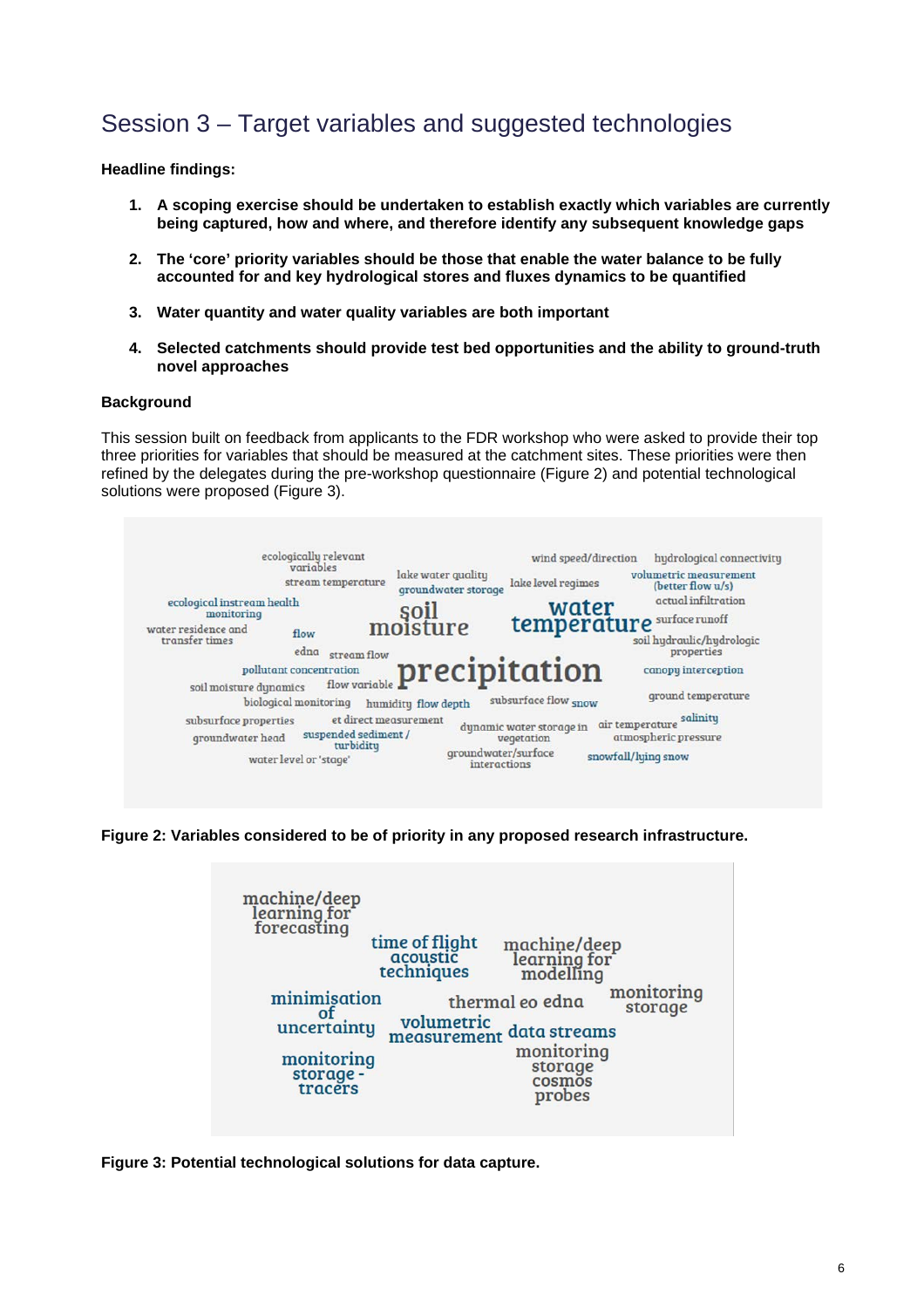#### **1. A scoping exercise should be undertaken to establish exactly which variables are currently being captured, how and where, and therefore identify any subsequent gaps**

As identified in Session 2, the delegates felt that there was a lack of an overview with respect to what is currently being measured, how and where. Therefore before any decision on investment can be undertaken, a comprehensive knowledge gap analysis should be completed. It was also noted that this knowledge gap analysis should include within its remit the extensive historical data sets available as these may inform the priorities for variable identification in any proposed infrastructure.

#### **2. The 'core' priority variables should be those that enable the water balance to be closed and key hydrological stores and fluxes dynamics to be quantified**

There was significant discussion on the specific variables that could be important, and in some cases technologies that could be used to capture the measurements. These are summarised in Table 2. There was general consensus among the delegates that there should be a group of 'core' measurements taken across each of the super-catchments; these should be chosen for their specific role in closing the gaps in knowledge of the water balance and understanding hydrological fluxes' and stores' dynamics, and that these measurements should be integrated across space and time. The exact details surrounding the standardisation of the protocols for capturing this data should form part of the scoping exercise.

### **3. Water quantity and water quality variables are both important**

During the discussion of the variables of importance, it was highlighted by several delegates that there should be strong emphasis placed on capturing data relating to both water quantity and water quality. The delegates discussed the transferability of knowledge gained at one catchment and applied to another and highlighted the need for this to be reflected adequately in the science questions (see Session 1). It was recognised that not all the variables discussed during the workshop would be relevant at all the catchment sites. Again, it was recommended that the scoping exercise would be able to inform exactly where investment is required in order to plug gaps in knowledge or research capability.

#### **4. Selected catchments should provide test bed opportunities and the ability to ground-truth novel approaches**

Although no firm agreement was reached on the mechanism, the delegates agreed that ground truthing opportunities, in addition to the ability to test new technological approaches, would be a welcome feature at one or more of the super-catchments. The delegates also agreed that the provision of a rapidly deployable mobile unit pool could be useful to both test new equipment and / or protocols, and to capture data at catchments outside of the range of the super-catchments' infrastructure during specific hydrological events. There was group consensus that whilst development of new technologies should definitely be a feature of the infrastructure, developing protocols that made better and more accurate usage of existing technologies is equally as important.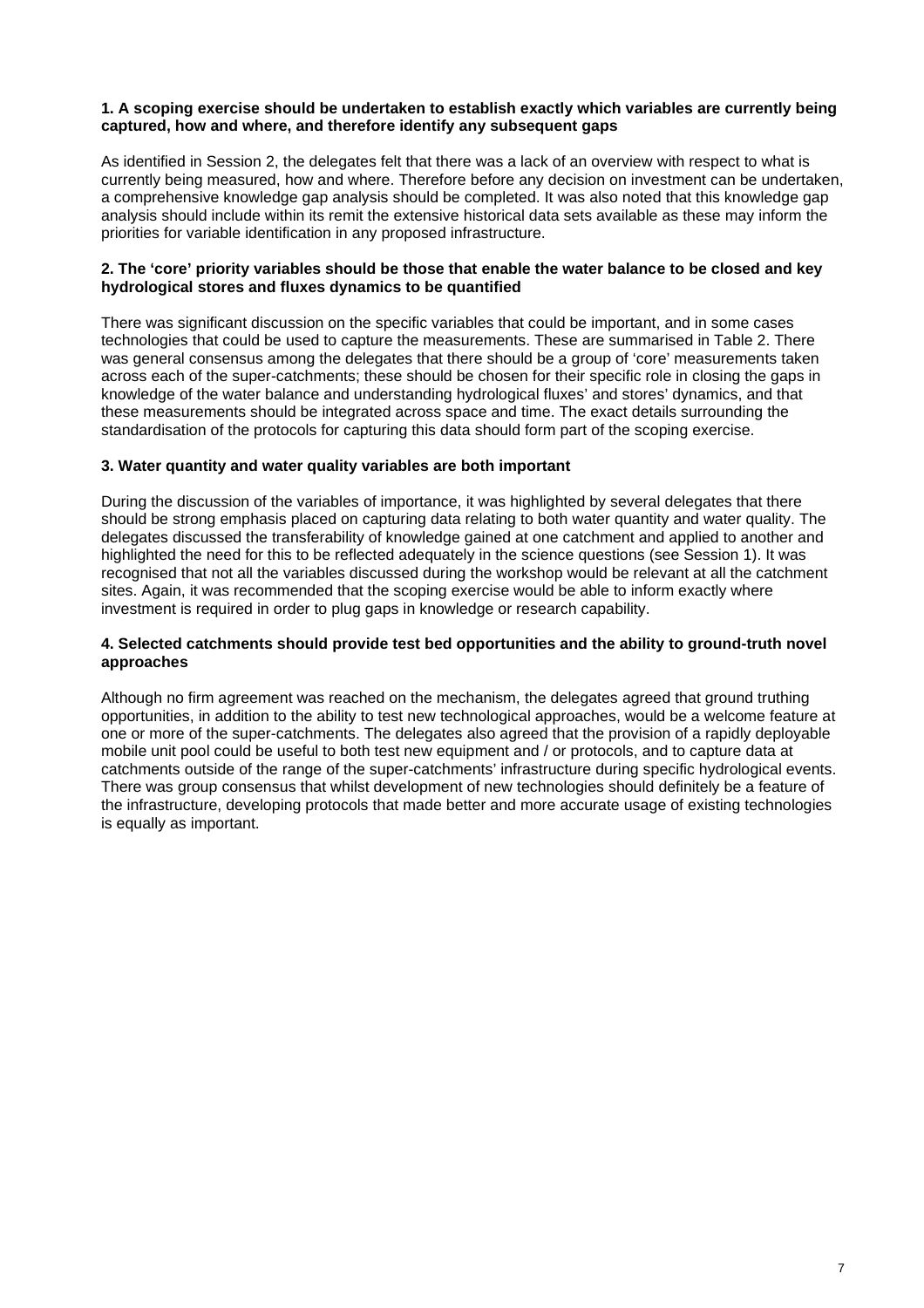| <b>Key variable</b>                                  | Key technology                                                                                           | <b>Notes</b>                                                                                                                  |
|------------------------------------------------------|----------------------------------------------------------------------------------------------------------|-------------------------------------------------------------------------------------------------------------------------------|
| Anion/ cation concentration                          |                                                                                                          |                                                                                                                               |
| Chlorophyll concentration                            | eDNA and omics sampling                                                                                  | Incidence of microbial pathogens /<br>rare species / invasive species;<br>measurement of functional aspects<br>of organisms   |
| Drivers of change                                    | Mathematicians and statisticians                                                                         | Identify what specific factor is driving<br>variability in/across catchment/s                                                 |
| Evaporation                                          | Sontimeter                                                                                               |                                                                                                                               |
| Fish abundance                                       | Hydroacoustic surveys and fish<br>counters                                                               | Locate these in feeder streams and<br>lakes                                                                                   |
| Flow/storage                                         |                                                                                                          |                                                                                                                               |
| Land use information (real time)                     |                                                                                                          |                                                                                                                               |
| Nutrient concentration                               |                                                                                                          |                                                                                                                               |
| Pathogen/ microbiological load                       |                                                                                                          |                                                                                                                               |
| Precipitation (in all forms, range of<br>altitudes)  | Rainfall radar                                                                                           | High-resolution, spatially variable<br>extreme rainfall                                                                       |
| Sediment bedload transport                           | Mobile in-situ sensors                                                                                   |                                                                                                                               |
| Sediment variables (flux, sources,<br>particle size) | <b>Accretion profiles</b>                                                                                |                                                                                                                               |
| Snow pack/melt rates                                 |                                                                                                          |                                                                                                                               |
| Soil moisture                                        | COSMOS, Satellite (thermal and<br>optical)                                                               | Groundwater (50 cm)                                                                                                           |
| Soil water movement                                  |                                                                                                          | Horizontal and vertical<br>measurements                                                                                       |
| Stream/water flow                                    | Aerodynamic gauges; doples                                                                               |                                                                                                                               |
| Substrate variables/substrate<br>disturbance         | Passive acoustics                                                                                        | E.g. fish spawning habitat                                                                                                    |
| Surface area/shoreline/banks                         | EO, drones                                                                                               |                                                                                                                               |
| Surface particle tracking                            | Cameras                                                                                                  |                                                                                                                               |
| Temperature                                          |                                                                                                          |                                                                                                                               |
| Turbidity                                            |                                                                                                          |                                                                                                                               |
| Water extent / level                                 | Radar (SAR and SENTINEL,<br>SENTINEL2) / Earth Observation<br>(EO); altimetry (SENTINEL); SWOT<br>(NASA) |                                                                                                                               |
| Water quality                                        | Chemical/biological analysis; total<br>suspended sediment; Chla - algal<br>concentrations; sensors       | Riparian/upstream vegetation<br>diversity; essential for community<br>buy-in and interacting<br>with/investment from industry |
| Water temperature and oxygen<br>concentration        |                                                                                                          | Consistent and accurate<br>measurements required                                                                              |
| Water quantity                                       |                                                                                                          |                                                                                                                               |

**Table 2: List of key variables and associated technology discussed at the workshop. It is important to note that technology was not described for all variables and that this is not an exhaustive, nor prioritised, list of discussed variables / technologies.**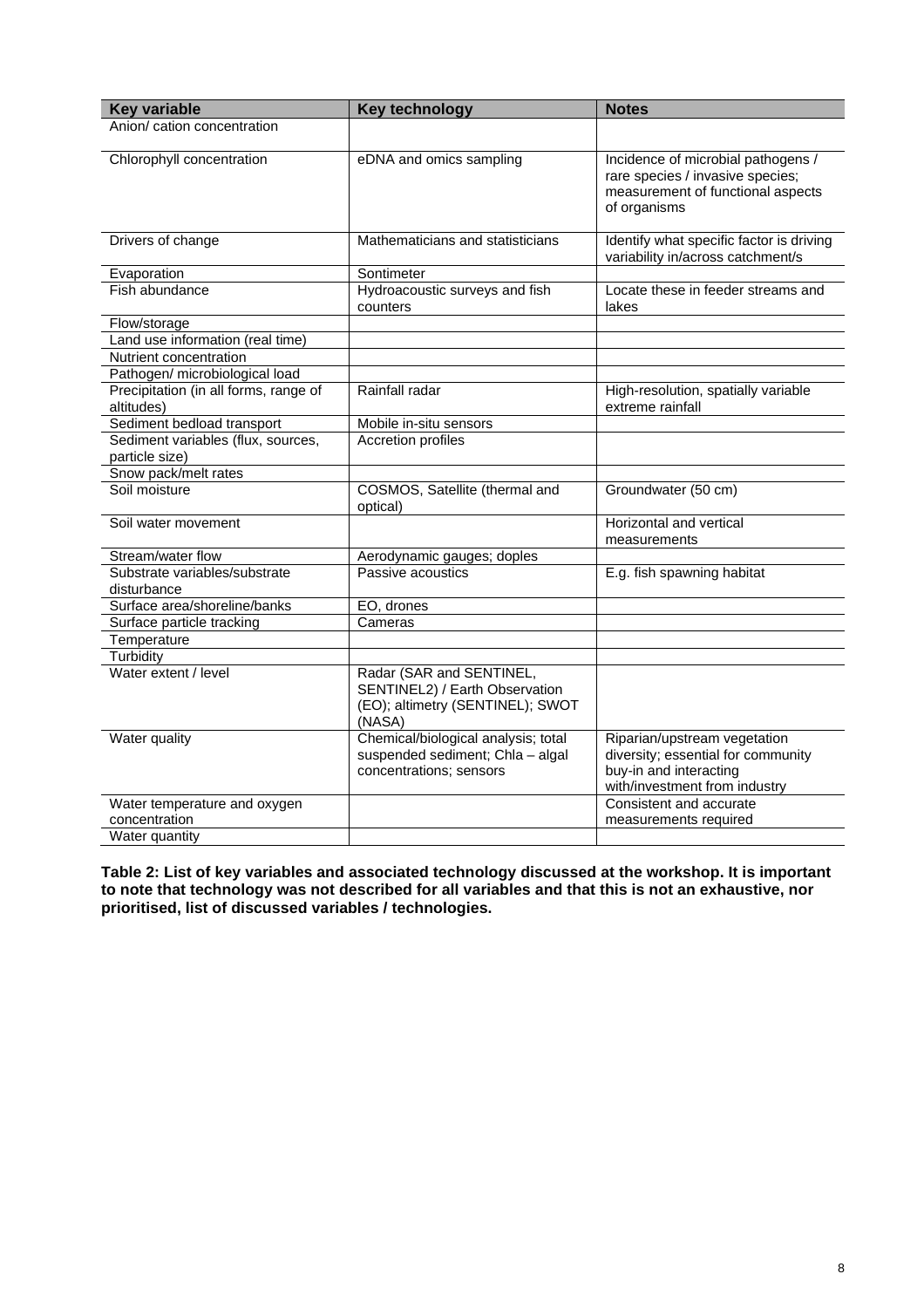# <span id="page-11-0"></span>Session 4 – Steps to implementation

**Headline recommendations:**

- **1. Develop a scalable scoping exercise to identify knowledge gaps and deliver pathways to implementation for a large-scale investment;**
- **2. Initiate a large-scale infrastructural project which uses a nested approach to better understand flood and drought processes and resilience**.

#### **Background**

This session aimed to discuss and identify potential ways forward towards implementation. It was not possible to develop a fully prioritised and comprehensive implementation plan, but it was clear that in order to complete a large-scale investment into floods and droughts resilience infrastructure, a scalable scoping exercise is required.

#### **1. Develop a scalable scoping exercise to identify knowledge gaps and deliver pathways to implementation for a large-scale investment**

There was consensus that a scoping exercise needs to be undertaken before a large-scale infrastructure can be developed. Delegates recommended several key objectives that the scoping exercise would ideally address but did not prioritise them; these are shown in Figure 4. It was recommended that the scoping exercise should span approximately 12 months.



**Figure 4: Possible objectives of the scoping exercise, suggested by delegates during Session 4.**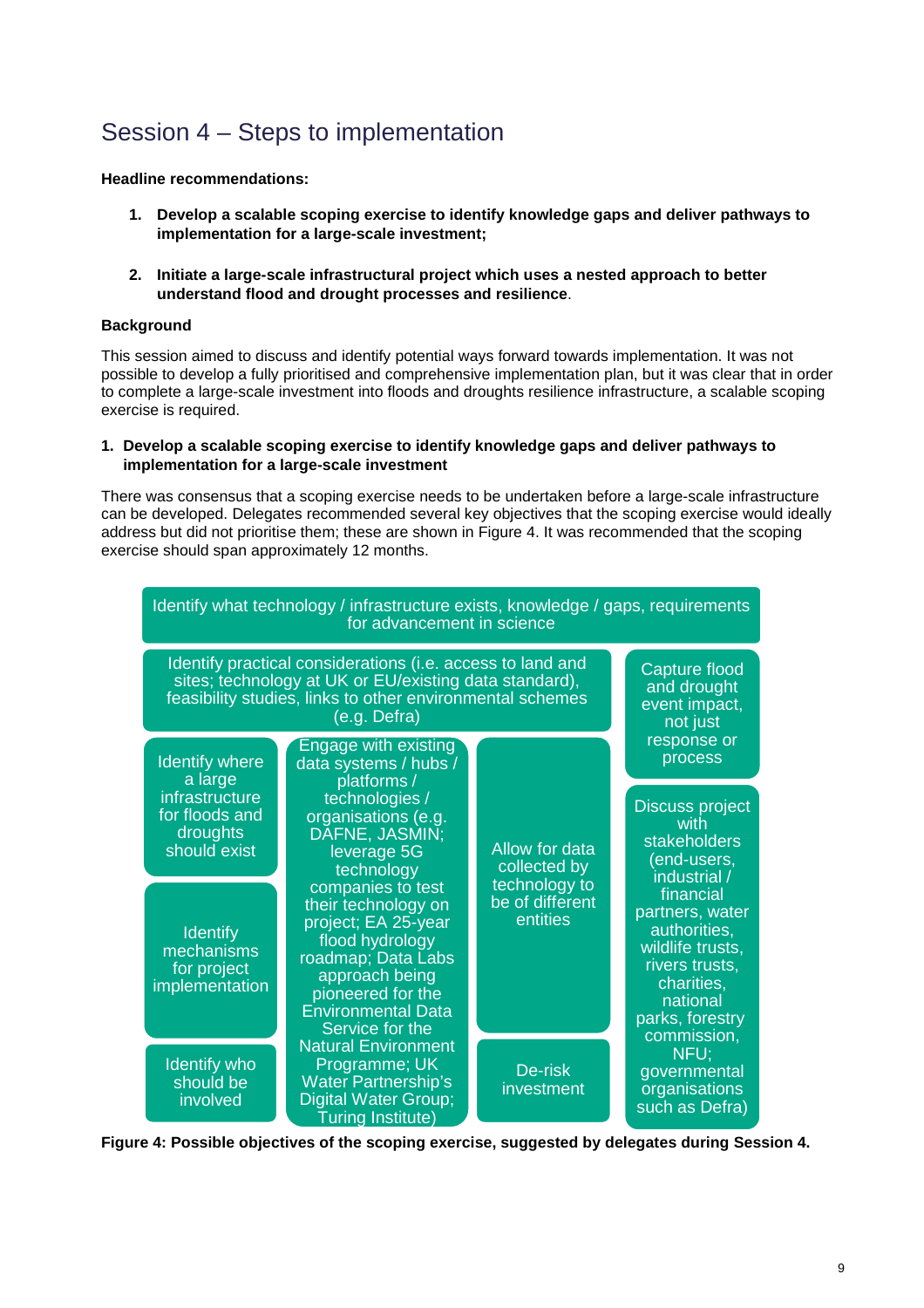#### **2. Initiate a large-scale infrastructural project which uses a nested approach to better understand flood and drought process and resilience**

There was consensus that after the scoping exercise is complete, a large-scale infrastructure should be developed and that this would be hugely beneficial to the UK research and wider water community. Delegates highlighted several key objectives of such a large-scale infrastructure but did not prioritise them; these are shown in Figure 5. Ultimate end-goals recommended for a large-scale infrastructure included: early-warning capabilities, pre-empting and improved warning of extreme events, and technology generation that is fit for purpose.



**Figure 5: Possible objectives of a project with a large-scale FDR infrastructure, suggested by delegates during Session 4.**

# <span id="page-12-0"></span>**Plenary**

The plenary was chaired by Professor David Hannah and the following points were discussed:

- **A scoping exercise is essential** and this needs to engage extensively with the existing scientific community (including NERC's constructing a digital network). Outcomes of this scoping project need to be joined up to determine research priorities and maximise potential for transformative research;
- **It needs to be clear whether the infrastructure should be challenge led, or underpinning all hydrological research** (i.e. a national capability);
- The **scoping programme design needs to be considered carefully** (e.g. what / where / frequency of measurements).
- This **infrastructure should be innovative, original, and collaborative**; transformative science will come from novel combinations of observations and models, which utilise pre-existing or new technologies over short-to-long timescales. In so doing, outcomes will be more generalisable and this research will underpin increased UK resilience to floods and droughts;
- **Pre-existing data hub / platforms (NERC, UKCEH) should be leveraged to maximise existing investments**.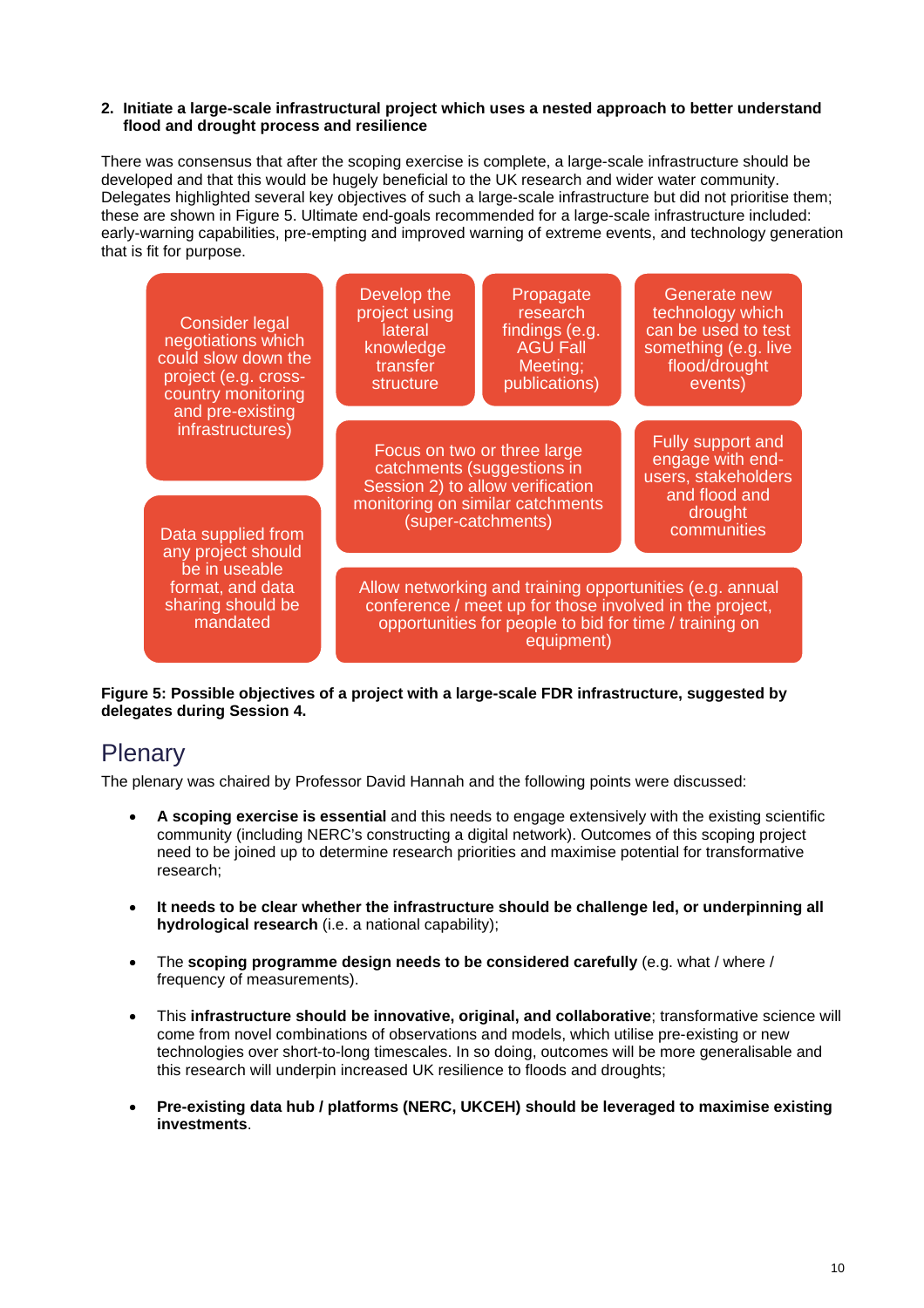# <span id="page-13-0"></span>Further Steps

NERC will use the information in this report to develop a case for capital investment into improving the UK's resilience to flood and drought events.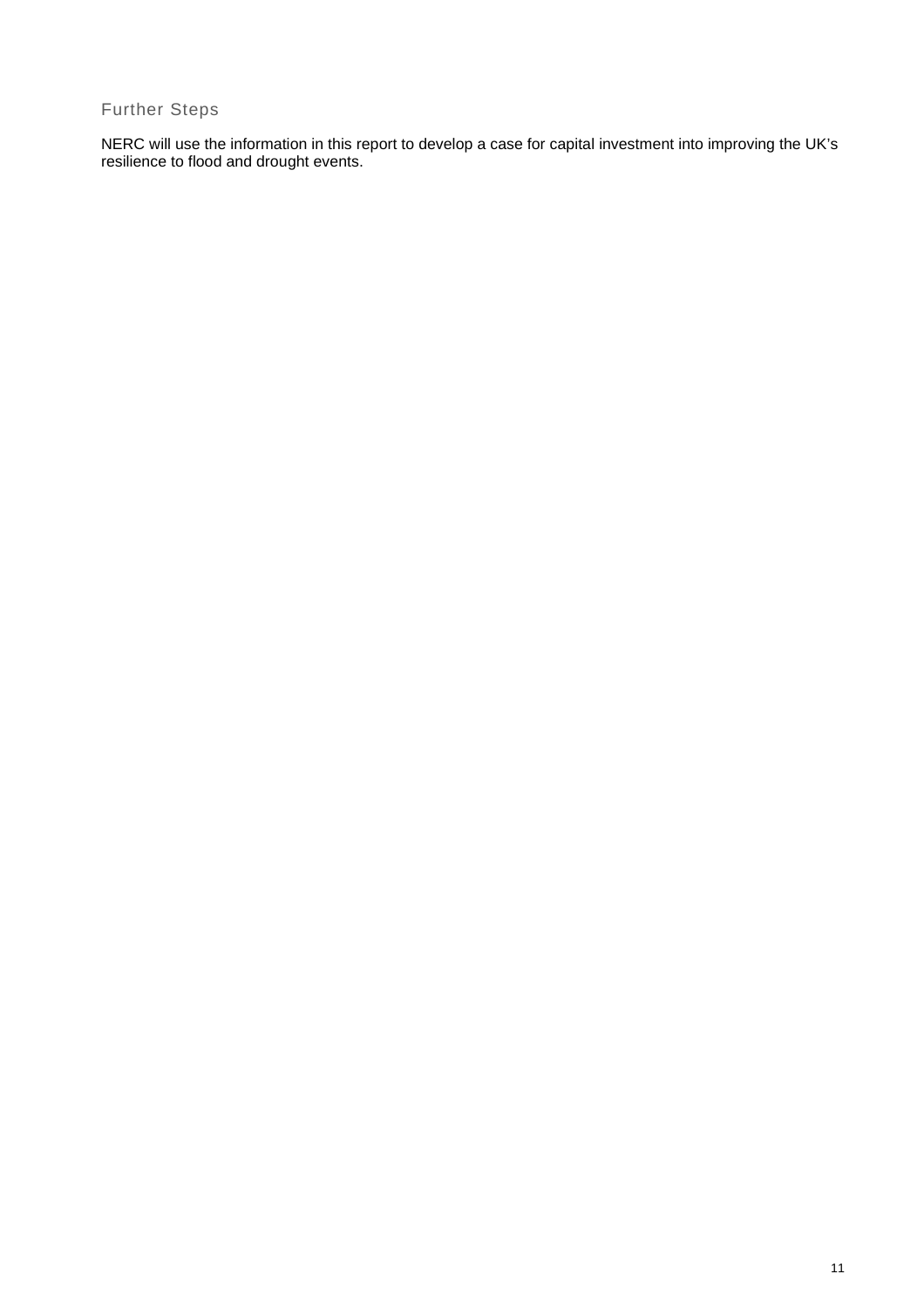# <span id="page-14-0"></span>Annex A – Delegate List

| <b>Name</b>             | Role                                                            | <b>Research Organisation</b>        |
|-------------------------|-----------------------------------------------------------------|-------------------------------------|
| <b>Stuart Allen</b>     | Principal Scientist - Climate Change and Resource<br>Efficiency | <b>Environment Agency</b>           |
| <b>Lindsay Beevers</b>  | Professor of Water Management                                   | <b>Heriot-Watt University</b>       |
| <b>Andrew Black</b>     | Senior Lecturer, Geography and<br><b>Environmental Science</b>  | University of Dundee                |
| John Bloomfield         | <b>Water Resources Team Leader</b>                              | <b>British Geological Survey</b>    |
| <b>Stewart Clarke</b>   | National Specialist - Freshwater & Estuaries                    | <b>National Trust</b>               |
| <b>Hannah Cloke</b>     | Professor of Hydrology                                          | University of Reading               |
| <b>Isabelle Durance</b> | Director of Cardiff Water Research Institute                    | <b>Cardiff University</b>           |
| David Hannah<br>(chair) | Professor of Hydrology                                          | University of Birmingham            |
| Joseph Holden           | Director of water@leeds                                         | University of Leeds                 |
| Stephan Krause          | Professor of Ecohydrology and Biogeochemistry                   | University of Birmingham            |
| Nick Reynard            | Science Area Head: Hydroclimate Risks                           | Centre for Ecology and<br>Hydrology |
| Rob Thomas              | <b>Senior Research Fellow</b>                                   | University of Hull                  |
| Thorsten Wagener        | Professor of Water and Environmental Engineering                | University of Bristol               |
| Christopher<br>Soulsby  | Chair in Hydrology                                              | University of Aberdeen              |
| <b>Andrew Tyler</b>     | Professor of Environmental Science                              | University of Stirling              |

## **NERC Staff**

| Rachael Foy    | Programme Manager (Strategic Partnerships and Capital) |
|----------------|--------------------------------------------------------|
| Simon Gardner  | Head of Digital Environment                            |
| Ruth Kelman    | <b>Head of Resilient Environment</b>                   |
| Oliver Knevitt | Programme Manager (Resilient Environments and Capital) |
| Sally Reid     | Head of Capital (Interim)                              |
| Rebecca Smith  | Programme Manager (Capital)                            |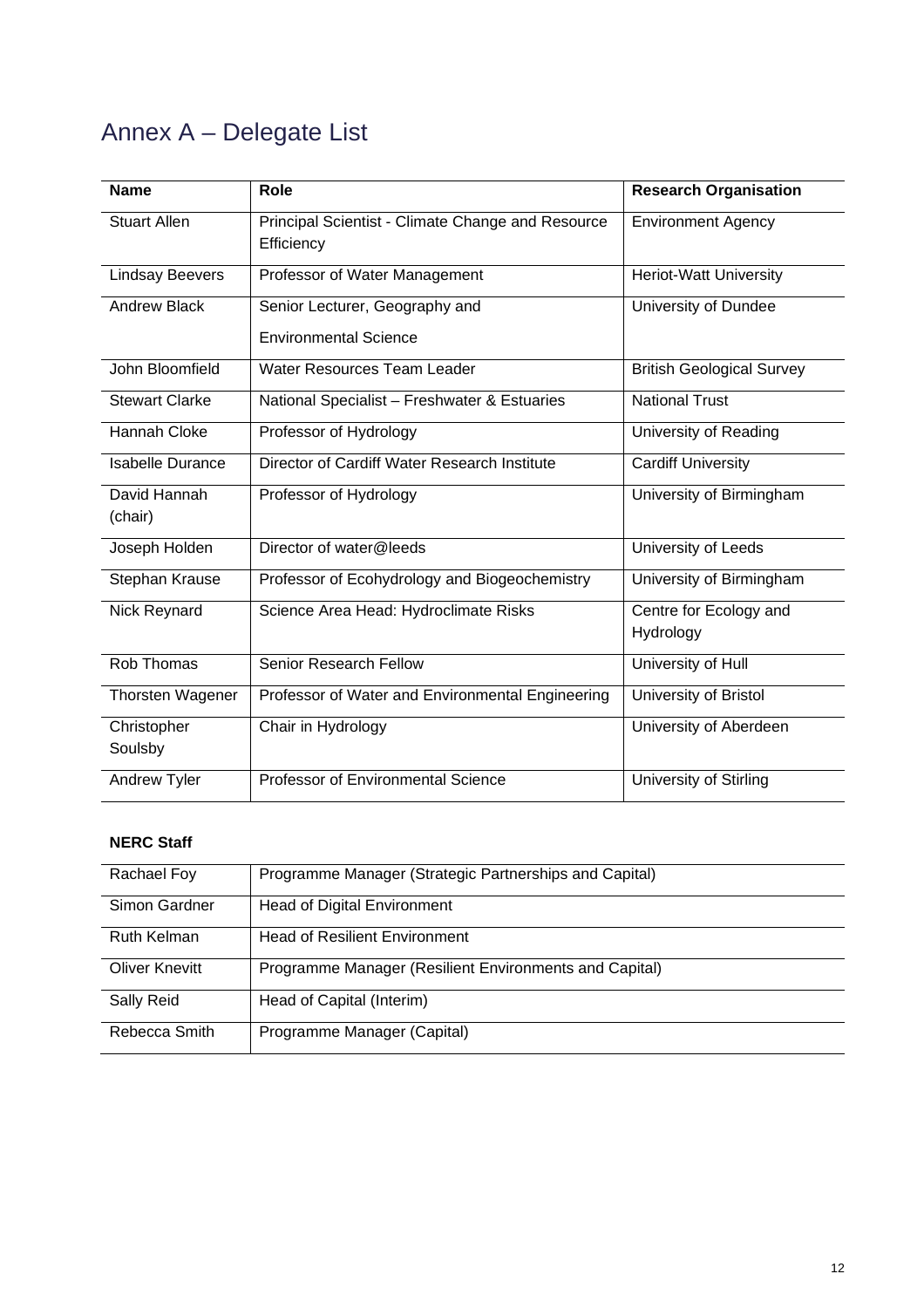# <span id="page-15-0"></span>Annex B – Workshop agenda

| $9.30 - 10.00$  | Arrival (refreshments available)                            |                                               |
|-----------------|-------------------------------------------------------------|-----------------------------------------------|
| $10.00 - 10.15$ | Welcome, introductions and aims for the day                 | David Hannah, Sally<br>Reid, Simon<br>Gardner |
| $10.15 - 11.15$ | Session 1 - Science questions                               | All                                           |
| 11.15 - 11.30   | Refreshment break                                           |                                               |
| $11.30 - 12.45$ | Session 2 - Key catchment properties                        | All                                           |
| $12.45 - 1.30$  | Lunch                                                       |                                               |
| $1.30 - 2.45$   | Session 3 - Target variables, and suggested<br>technologies | All                                           |
| $2.45 - 3.00$   | Refreshment break                                           |                                               |
| $3.00 - 3.55$   | Session 4 - Steps to implementation                         | All                                           |
| $3.55 - 4.00$   | Next steps from NERC                                        | Sally Reid                                    |
| 4.00            | Workshop close                                              |                                               |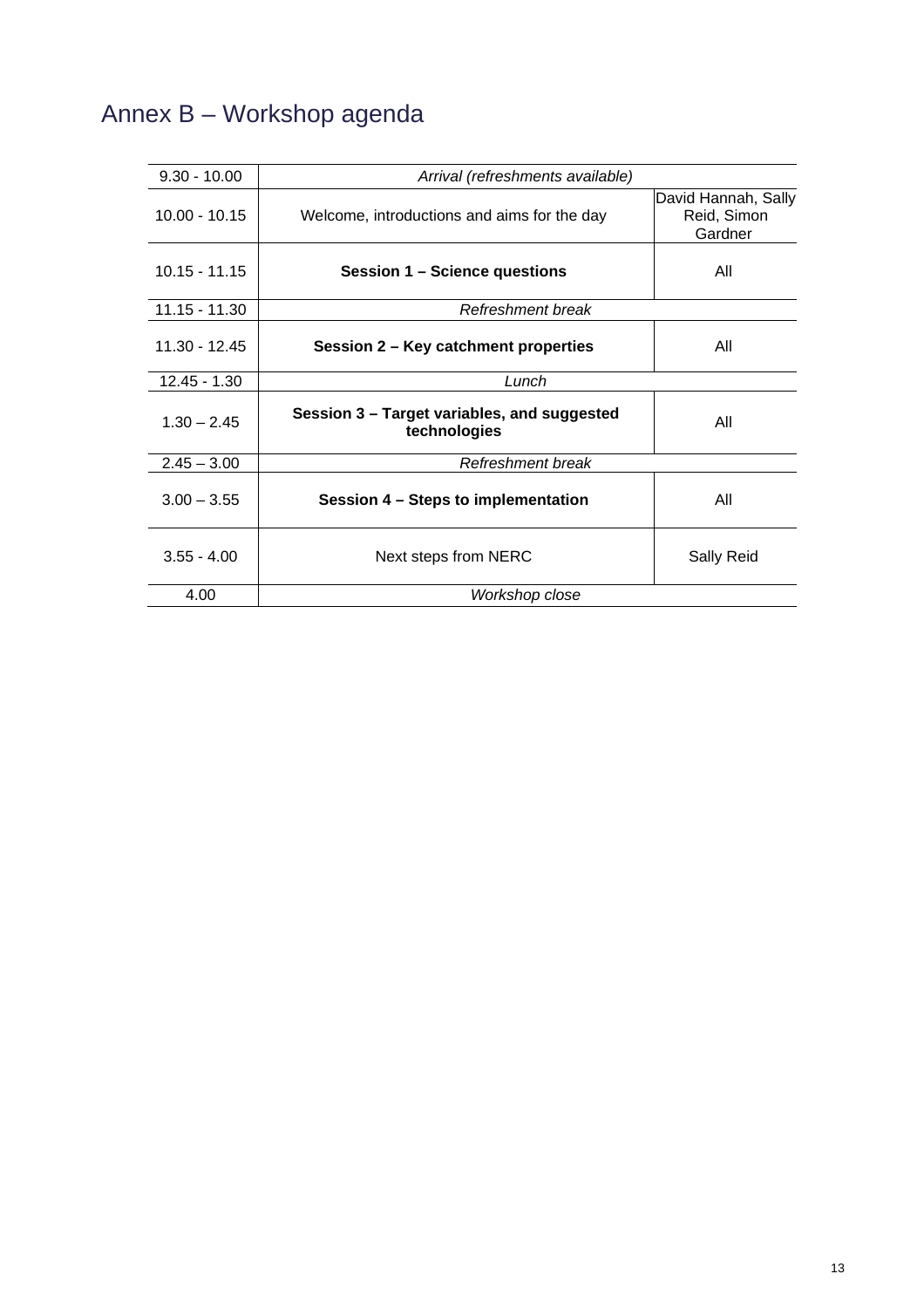# <span id="page-16-0"></span>Annex C – Questionnaire sent to EOI submitters

## **Floods and Droughts Pre-workshop Questionnaire**

Please consider all the questions below. **All responses are due by 4pm Monday 11 November 2019.**  Please submit by email to [capitalrequirements@nerc.ukri.org](mailto:capitalrequirements@nerc.ukri.org)

#### **1. Science questions**

The high-level research challenges which were developed in the earlier scoping of the business case are listed below, and we would like to review these to ensure that they are suitably ambitious, i.e. represent a step-change in our understanding, and that there aren't any key gaps.

#### **Previously developed questions:**

**Q1** Which catchment properties and interactions control the extent, magnitude and duration of floods and droughts and how can this knowledge be used to better understand and predict the impacts of climate change in both the short and long term?

**Q2** How can measurements / observations be used more effectively to improve catchment process understanding and reduce uncertainty under extreme hydrological conditions?

**Q3** Can a UK-wide flood, drought and related hazard 'models of everywhere' be developed from multiple catchment observations combined with analytical tools to support future decision making, i.e. forecasting, targeted interventions and incident response and recovery?

We would like to capture your thoughts on these science questions and would ask you to fill in your responses to the prompts below:

*In your opinion, do these science questions adequately represent the major uncertainties in current understanding of catchment hydrology? Please comment on the level of ambition and any knowledge gaps that you consider may not have been covered.*

### **2. Catchment properties**

*a. The following catchment properties have identified as being key to representing the range of possible hydrological responses. In terms of bringing the catchment infrastructure online, please rank them in order with 1 being the catchment you would bring online first and 6 being the one you would bring online last:*

| <b>Catchment type/property</b>                                                                                       | Rank |
|----------------------------------------------------------------------------------------------------------------------|------|
| Groundwater dominated - agricultural, lowland,<br>irrigated, peri-urban areas                                        |      |
| Upland, peat dominated - steep sloped, forestry,<br>flood-prone, urban areas                                         |      |
| Hard rock island - drought prone                                                                                     |      |
| Estuarine - storm surge, waves, fluvial flood, urban                                                                 |      |
| Chalk, groundwater dominated - flooding, drought<br>processes                                                        |      |
| Urban dominated - culverted, small tributaries,<br>water quality problems, pluvial flooding, storm<br>water flooding |      |
| Intensively managed landscapes, for example<br>water quality impacts of agriculture                                  |      |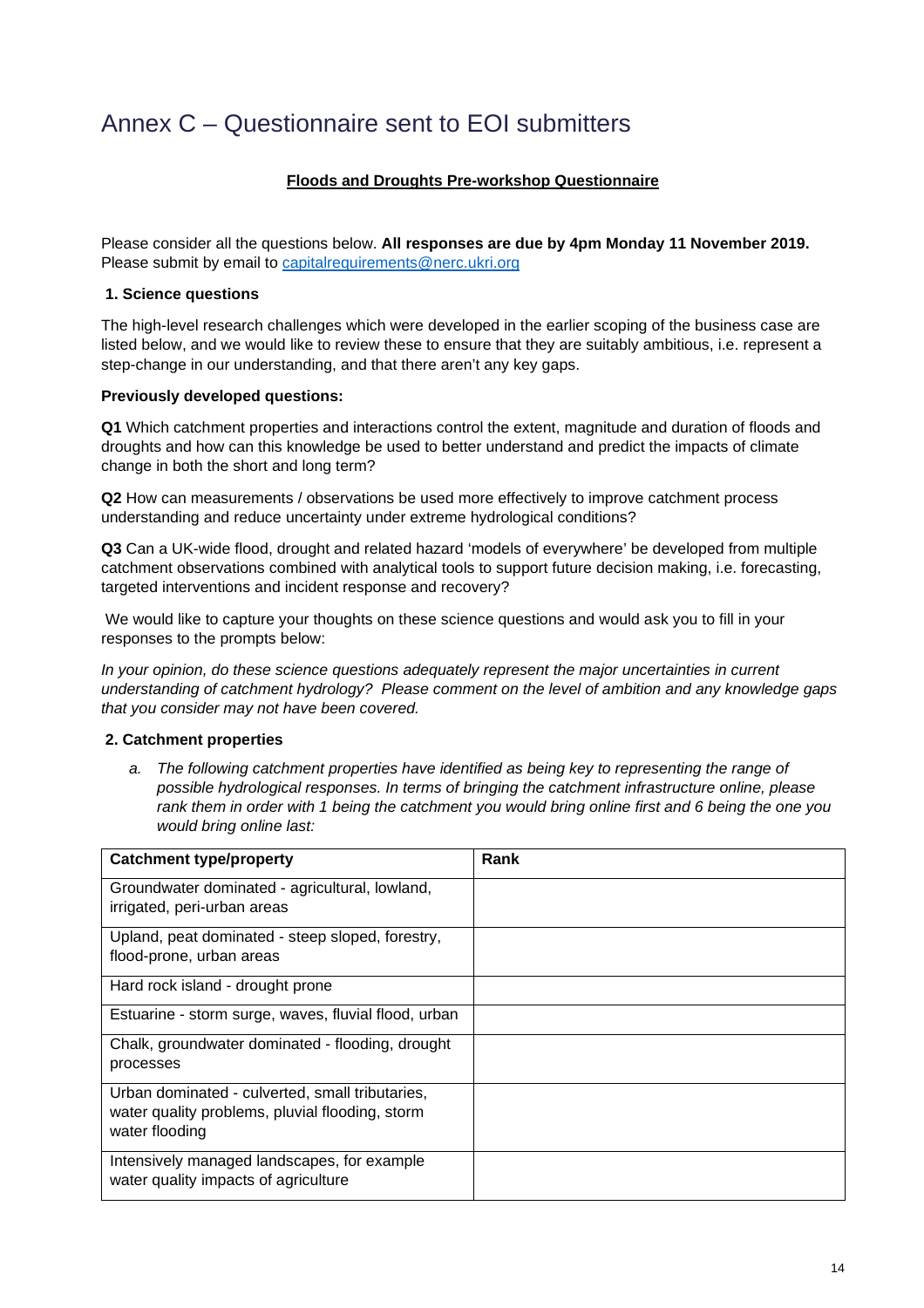*b. Are there catchment types/properties typical of the UK that are missing from the list? Please give details below and indicate its relative importance:*

### **3. Key variables**

Candidates wishing to be considered for a place at this event were asked to submit their top priorities for variables, measurements and observations to be recorded at the catchments. **A word cloud and summary of these responses is provided in Annex D.**

*Looking at the collated responses, are the expected range of variables represented? Should these be measured at each catchment site? Are there variables you would like to be able to measure but are as yet unable to do so because of a lack of appropriate technology/sensors, and is there scope for development here? Please provide your thoughts below:*

## **4. Next steps discussion**

In previous scoping activities, the following objectives were drawn up. During the workshop, we will use this as a starting point for discussions on how best to deliver on this infrastructure. Please provide some general thoughts on how you would suggest this is achieved; whether these objectives are appropriate; and key considerations for any implementation plan. Some discussion questions are provided below to act as a prompt but are for guidance only.

### **Previously developed project objectives:**

- 1. To deploy up to five new long term SMART integrated research infrastructures across representative flood and drought prone catchments in the UK, instrumented with existing state of the art technologies.
- 2. To develop a catchment-scale test-bed platform for innovation of next generation monitoring and measurement technologies.
- 3. To establish a fully functional hydrological data hub for quality assurance, streaming and management of real-time, integrated hydrological data to support new research and multiple other user needs.
- 4. To deliver rapidly-deployable mobile monitoring facilities for capturing full duration of specific extreme events within and outside the catchment observatories

Discussion questions:

- Is a phased approach appropriate for this infrastructure?
- If yes, which of the activities would you suggest doing up front?
- What would these success stories look like and how would they be best achieved? What is transformative about these successes?
- What budget should be allocated to each of these?
- What implications/considerations do they have for the bigger picture?

*Please provide your thoughts in the box below. These comments will be collated and be available during the discussion at the workshop:*

### **5. Finally, are there any other comments on the scoping of this infrastructure that you would like to add that you feel is not covered by the previous questions?**

Thank you for completing the questionnaire. Please submit your responses to this questionnaire by email to [capitalrequirements@nerc.ukri.org](mailto:capitalrequirements@nerc.ukri.org) by **4pm Monday 11 November 2019.**